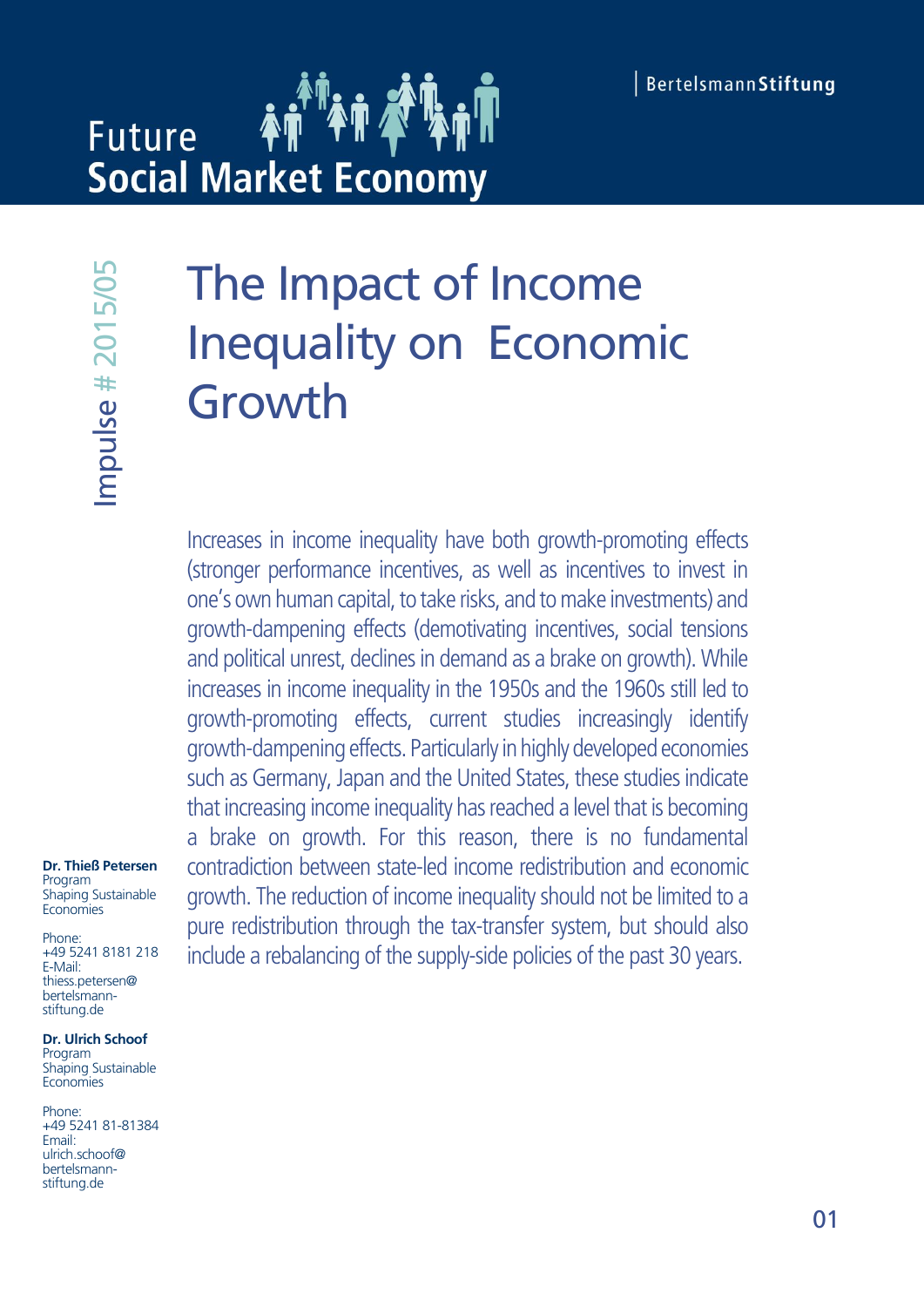# 1. Growth effects of income inequality according to theory

The influence of income inequality on the development of real gross domestic product is transmitted through a number of mechanisms, and is not unambiguous. An increase in income inequality can have both growth-promoting and growth-dampening effects (see Fig. 1).

|  |  |  |  |  |  |  |  |  | Fig. 1: Growth-promoting and growth-dampening effects of income inequality |  |
|--|--|--|--|--|--|--|--|--|----------------------------------------------------------------------------|--|
|--|--|--|--|--|--|--|--|--|----------------------------------------------------------------------------|--|

| <b>Growth-promoting effects of income</b><br>inequality                                                                                                                                       | <b>Growth-dampening effects of income</b><br><i>inequality</i>                                                                                                                                                                                                         |
|-----------------------------------------------------------------------------------------------------------------------------------------------------------------------------------------------|------------------------------------------------------------------------------------------------------------------------------------------------------------------------------------------------------------------------------------------------------------------------|
| Prospect of higher income than others as incentive for<br>more effort and higher labour input                                                                                                 | Demotivating effects such as reduced effort, lack of<br>investment in one's own education, no risk-taking (effort<br>isn't worth it)                                                                                                                                   |
| Prospect of higher income than others as incentive for<br>more investment in one's own education (increase in<br>productivity)                                                                | Social tensions, such as increases in strike days, increases<br>in property crimes, and protests, or even economic chaos<br>and political unrest. Because these disturbances unsettle<br>investors, investment declines and production potential<br>grows more slowly. |
| Prospect of higher income than others as incentive for risk-<br>taking (e.g., innovations and entrepreneurial activities)                                                                     | Essential state redistribution measures lead to welfare<br>and growth losses, while high taxes present a negative<br>incentive to performance                                                                                                                          |
| High-income people accumulate savings that can be used<br>for investments. With a higher capital stock, a higher gross<br>domestic product can be produced.                                   | If income inequality is significant, with a large share of<br>the national income going to households with high<br>incomes and a high propensity to save, a demand deficit or<br>demand-related restraint on growth can result.                                        |
| Source: Authors, based on the work of Knell 1998: 452-462; Cornia and Court 2004: 23 f.; Ostry, Berg and Tsangarides 2014: 7-11;<br>OECD 2014: 78; Brenke and Wagner 2014; and Petersen 2014. |                                                                                                                                                                                                                                                                        |

BertelsmannStiftung

The question of which of these effects are predominant depends strongly on the degree of income inequality already reached.

- If the total societal income is perfectly equal  $(Q^A$  in Fig. 2), there is little incentive for an intensification of work effort. With an increase in income inequality, it can be expected that growth-promoting incentives predominate, and that the gross domestic product (GDP) increases.
- However, if income is very unequally distributed in the most extreme case, only a single person has all the income, while the income of all other members of society is equal to zero ( $Q^C$  in Fig. 2) – people have no great incentive to work. In this case, an increase in gross domestic product can be expected from a reduction in income inequality.
- As a result, it can thus be assumed that the relationship between economic growth – measured on the basis of real gross domestic product – and the degree of income inequality assumes an inverted-U trajectory, and that an optimal level of income inequality can be found simply though consideration of the prevailing GDP level. This trajectory can be found, for example, in Knell 1998: 466, Cornia et al 2004, and Cornia and Court 2001: 24.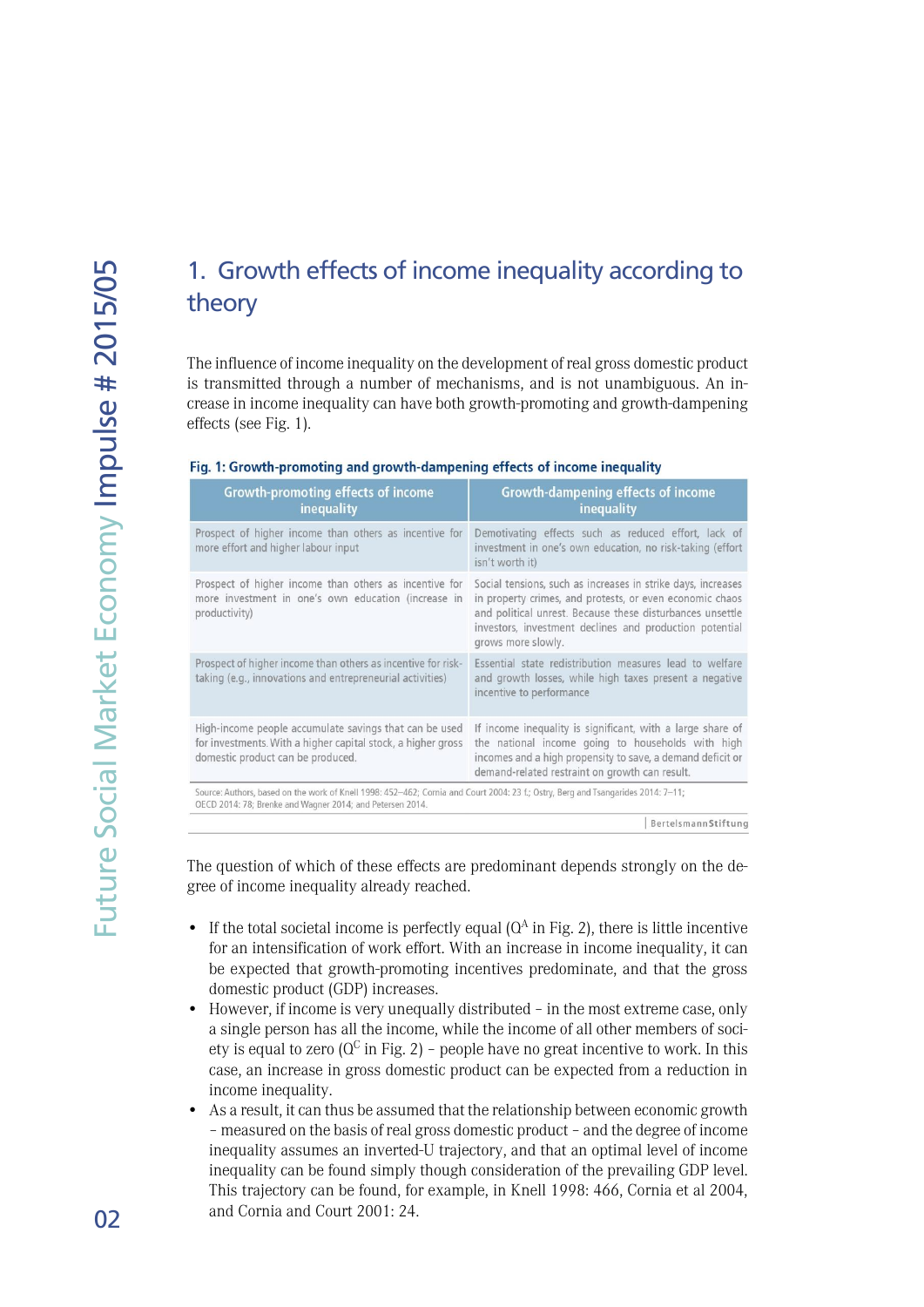

#### Fig. 2: Total societal production-possibility curve as a function of the society's income inequality (II), stylised representation. Income inequality is measured here using the Gini coefficient.

# 2. Empirical growth effects of income inequality

The forgoing shows that the relationship between the degree of income inequality and economic growth is not linear. As a consequence, empirical studies produce very different results.

- For a long time, it was considered to be relatively certain that the increase of income inequality had a growth-promoting effect, through production of the abovenoted incentives. Especially in the 1950s and 1960s, it was believed that income inequality, thanks to the higher savings propensity of high-income persons, leads to higher investment levels, and thus has a positive effect on economic growth (see Benhabib 2003: 329). Looking at 45 countries across the 1966 – 1995 time period, for example, Forbes calculated a positive relationship between a country's degree of income inequality and its economic growth (see Forbes 2000: 885).
- However, even by the 1990s, there were also empirical studies that offered a contrary assessment. For example, using his own and others' empirical studies as a basis, Knell examined the relationship between the per capita GDP growth rate and income distribution as measured by the Gini coefficient, finding that for the period between 1960 and 1985, an increase in the Gini coefficient by 10 percentage points reduced the long-term annual growth rate by 0.3% to 0.6% (Knell 1998: 449).
- In an examination of the influence of income inequality on per capita GDP in 46 countries in the period from 1970 to 1995, Herzer and Vollmer also come to the conclusion that an increase in income inequality has a negative influence on GDP growth. This result is independent of whether the country under consideration is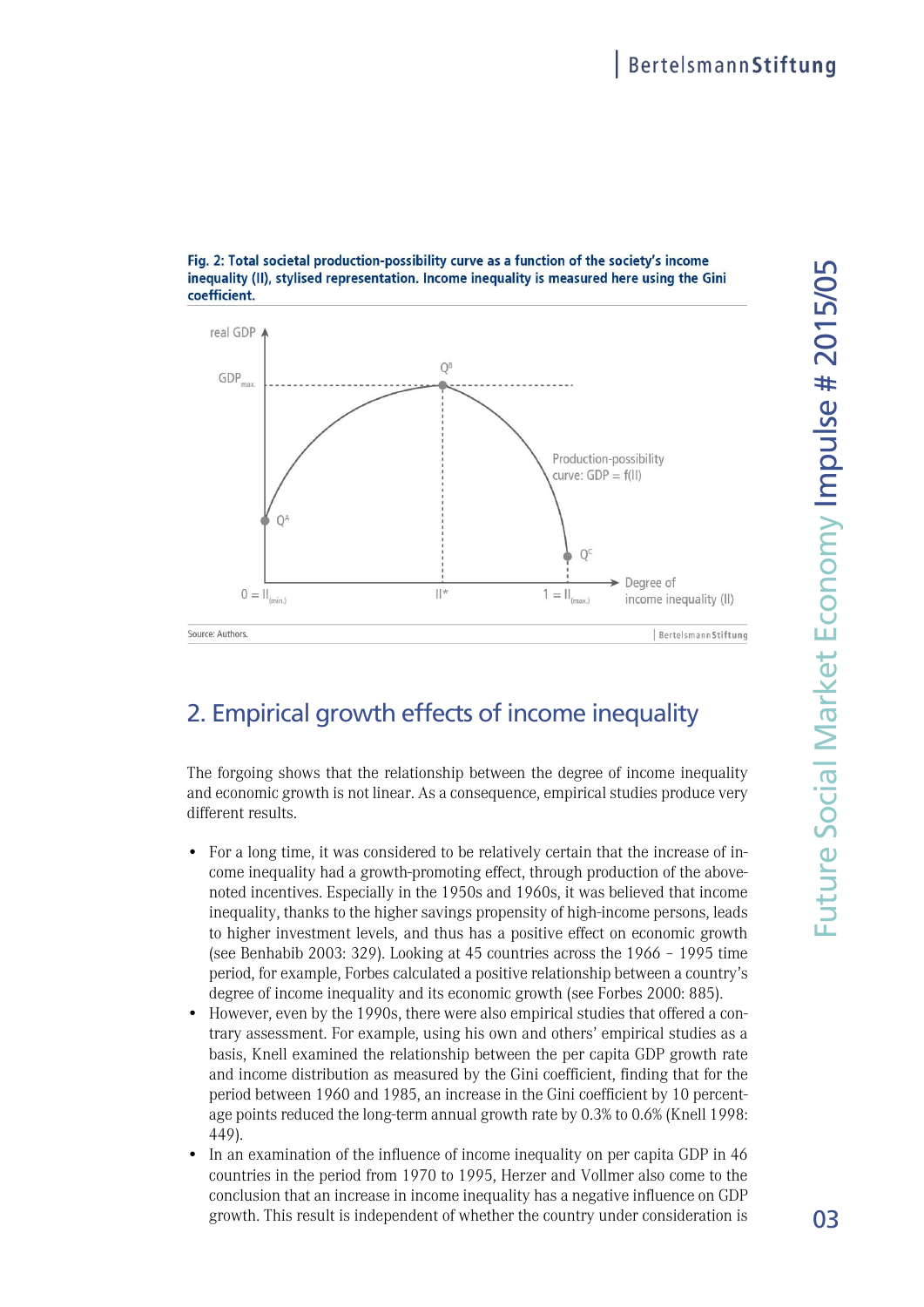a developed economy or a developing country. It is also independent of whether the country is democratic or non-democratic (see Herzer and Vollmer 2012: 489, 501). However, in their review of the literature, the two note a number of studies in which the relationship between income inequality and economic growth is positive (see Herzer and Vollmer 2012: 490–492).

- In his analysis of 84 countries between 1965 and 1995, Barro finds no relationship between income inequality and economic inequality. The results change with a division of the full country sample into rich and poor economies: for poor countries (those with a real per capita GDP of less than \$2,070, measured in 1985 dollars), a negative relationship between income inequality and economic growth is calculated, while a positive relationship emerges for rich economies (see Barro 2000).
- In an International Monetary Fund discussion paper, Ostry, Berg and Tsangarides indicate in the context of an overview of current work on this topic that most empirical studies show income inequality to have a growth-dampening effect. Their own calculations (173 countries, over a time period of 1960 to 2010) also show a negative relationship between income inequality and economic growth. Nevertheless, they also note that there are indeed studies that come to a contrary conclusion (see Ostry, Berg and Tsangarides 2014: 8 f., 17; also Benhabib 2003: 329 f.).
- Negative effects associated with increasing income inequality are shown by an OECD study (Cingano 2014), an August 2014 Standard & Poor's study, as well as an earlier IMF study (Berg and Ostry 2011a), among others. Further evidence of growth-dampening effects can be found in United Nations studies and reports (United Nations 2013: 63–65; United Nations Development Programme 2013: Chapter Two).

This ambivalent picture is compatible with the relationships depicted in Fig. 2, and can be simplistically explained as follows: If a positive relationship between income inequality and economic growth is found for a country or group of countries, it suggests that the level of income inequality lies between the values  $II_{\min}$  and  $II^*$  (Fig. 2). In the case of a negative relationship between these two factors, the level of income inequality by contrast lies between  $II^*$  and  $II_{\text{max}}$ . And if the group of countries considered contains economies whose income inequality lies in both areas, it is possible that no statistical correlation at all between income inequality and economic growth will be found.

There is no clear empirical evidence regarding the question of when the growth-promoting and growth-dampening effects shift direction. In their calculations, using data from 73 countries, Cornia et al. come to the following conclusions: Up to a Gini-coefficient value of 0.3, an increase in income inequality has a growth-promoting effect. At a Gini-coefficient value of 0.45 and above, however, an increase in income inequality has a growth-dampening effect (see United Nations Development Programme 2013: 51). In a 2001 policy brief, Cornia and Court come to the conclusion that a Gini coefficient value between 0.25 and 0.4 has a growth-promoting effect (see Cornia and Court 2001: 24). By contrast, a calculation by the Korea Institute for International Economic Policy (KIEP), encompassing 77 countries between the period of 1980 and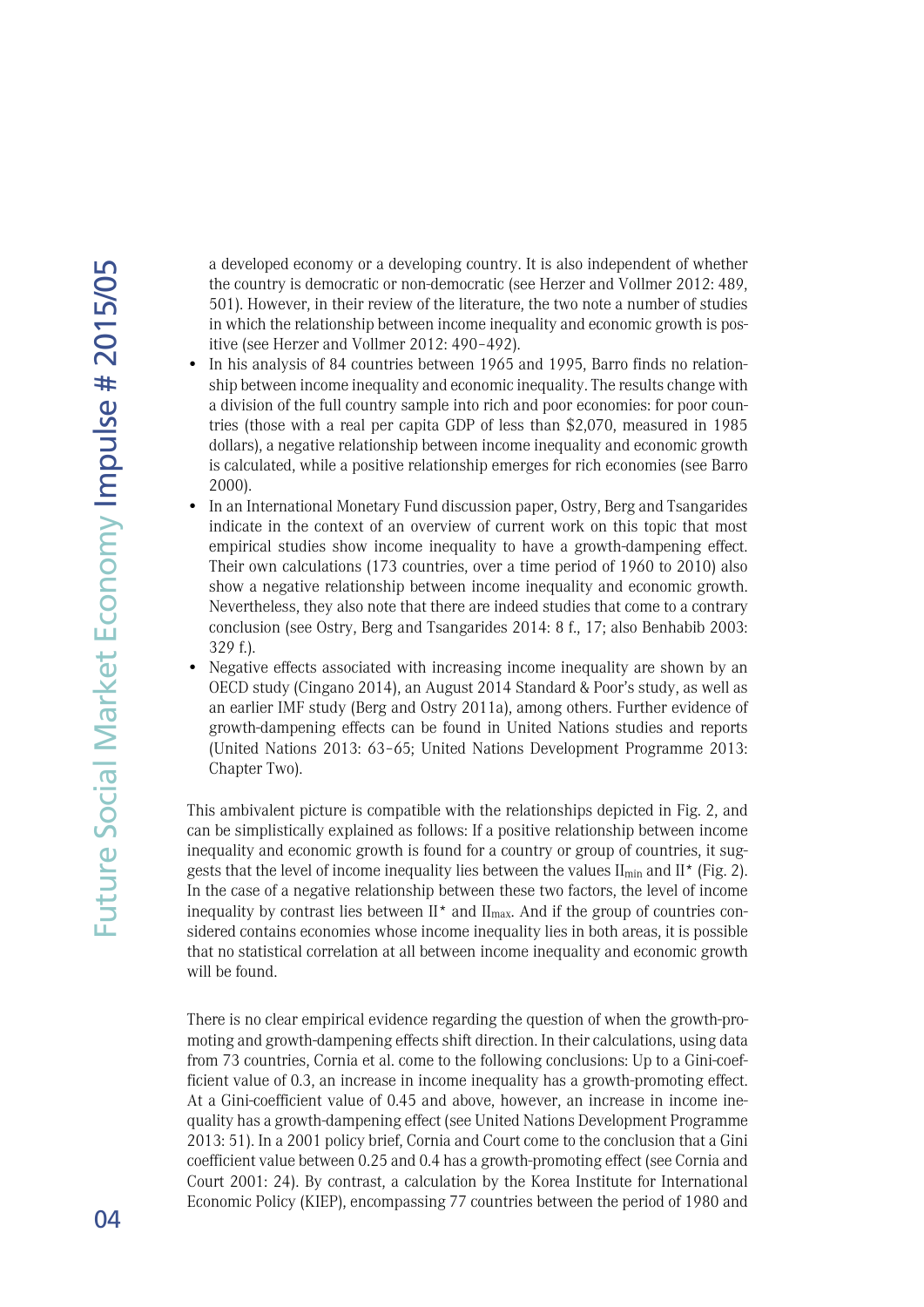2007, arrives at a substantially lower value for the point at which the growth-dampening effects of income inequality begin to predominate. According to these estimates, the change-over point lies at a Gini-coefficient value of 0.245 (see Cho, Kim and Rhee 2014: 10, 17).

Ultimately, these findings suggest that income inequality has a negative effect on economic growth at least from a Gini coefficient value of 0.45 (see Standard & Poor's 2014: 19). However, it should be noted that this is an average value derived from data of countries at different levels of economic development. There is some evidence that the threshold of income inequality at which the growth-promoting effects give way to growth-dampening effects depends on the economy's economic-development status. We address this issue in the following section.

# 3. Long-term effects of income inequality on the growth trajectory

The discussion above refers primarily to a comparative static analysis – that is, to the comparison of various degrees of income inequality to the level of GDP in a number of countries at a given time. The following addresses the possible long-term effects of a high degree of income equality on an economy's growth potential. Effects impacting both the supply and demand sides of GDP are considered here, along with the resulting interactions.

- On the supply side, a high level of income equality can weaken an economy's production potential, particularly with regard to human capital. If citizens have the feeling that vigorous effort will not pay off, because the largest share of the national income accrues to a small part of the population in any case, then investments in their own human capital in the form of education are not worthwhile. However, a qualitative improvement in human capital is a key prerequisite for economic growth. High levels of income inequality become particularly serious when citizens' dissatisfaction is broad enough that they leave their country. From an empirical perspective, young and well-qualified people have the highest degree of cross-border mobility; consequently, this effect threatens the society with a brain drain that reduces the potential for growth. The weakening of human capital as a reaction to a high and rising income inequality in this way reduces an economy's long-term growth potential (see Bernstein 2013: 6). A high level of income inequality can also impair an economy's human capital insofar as low-income people do not have sufficient access to the health care system. Overall, a lack of investment in education and health care lead by this means to a slowdown in human-capital formation, which then also slows economic growth (see Baur, Colombier and Daguet 2015: 11).
- Another supply-side growth weakness can arise when a high level of income concentration additionally leads to a situation in which this economic power is used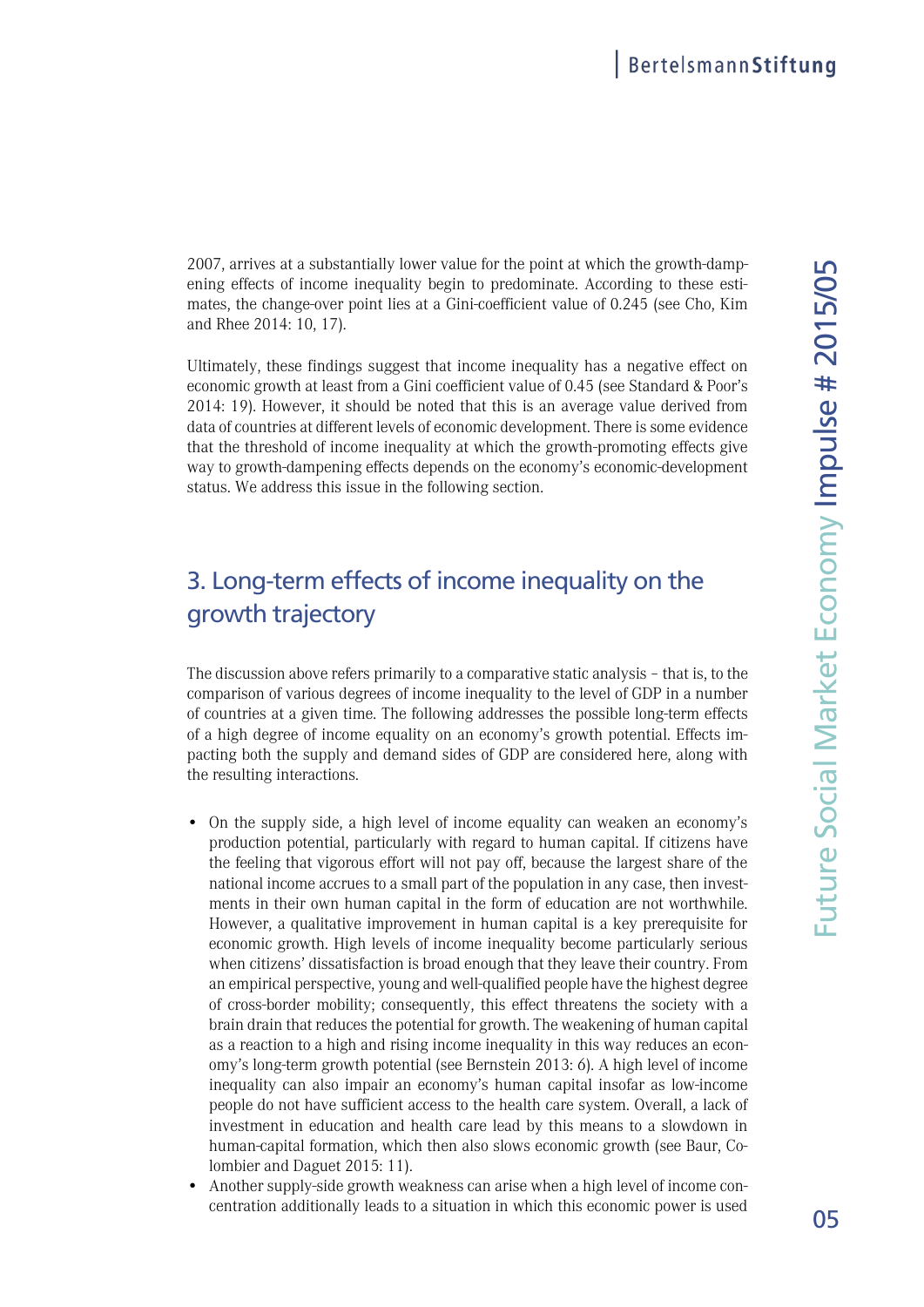to exert political influence. In this regard, it can be expected that high-income people advocate a reduction in taxes. The associated declines in state revenues have the consequence that the state must reduce its expenditure on investments such as infrastructure and education. The resulting undersupply of public services weakens the society's productive apparatus, thus dampening economic growth (through a lack of public infrastructure and low productivity as a consequence of low education expenditures; see Bernstein 2013: 6).

- Finally, a high degree of inequality of market incomes can additionally lead to a situation in which extensive state redistribution of income becomes necessary. This requires a high level of state revenue. Growing income inequality in this regard necessitates tax increases or an expanded public debt. Tax increases reduce the performance incentives for taxpayers, and can lead to capital flight. This results in lower volumes of investment, and thus diminished growth in the economy's capital stock, as well as a lower level of economic growth. The same effect appears if a high level of state borrowing raises interest rates and thus suppresses private investment (Keynes' so-called crowding-out effect; see Petersen 2013: 86– 87).
- On the demand side, a high degree of income inequality weakens the demand for goods and services. If, under a condition of high income inequality, a steadily increasing share of income goes to high-income households, the consequent savings will lead to a drop in demand, because the consumption ratio (defined as consumption expenditure as a share of disposable income) of those people with rising disposable net incomes declines. This relationship is depicted in Fig. 3, using Germany as an example.

| Income and private-household consumption expenditure in Germany in 2012 |                |                                                                       |                     |                     |                             |                              |  |  |  |
|-------------------------------------------------------------------------|----------------|-----------------------------------------------------------------------|---------------------|---------------------|-----------------------------|------------------------------|--|--|--|
|                                                                         |                | with a monthly net household income of $\epsilon$ to under $\epsilon$ |                     |                     |                             |                              |  |  |  |
|                                                                         | All households | under<br>€1,300                                                       | €1,300 to<br>€2,599 | €2,600 to<br>€3,599 | €3,600 to<br>€4,999<br>Euro | €5,000 to<br>€18,000<br>Euro |  |  |  |
| Average household<br>income per household<br>and month, in $\epsilon$   | 3,069          | 917                                                                   | 1,937               | 3,067               | 4,249                       | 6,818                        |  |  |  |
| Average household<br>income per household<br>and month, in $\epsilon$   | 2.310          | 976                                                                   | 1,683               | 2,405               | 3,111                       | 4,287                        |  |  |  |
| Private consumption<br>expenditure as % of net<br>household income      | 75.3%          | 106.4%                                                                | 86.9%               | 78.4%               | 73.2%                       | 62.9%                        |  |  |  |
| Source: Federal Statistical Office 2014: 29-30 and own calculations.    |                |                                                                       |                     |                     |                             |                              |  |  |  |
| Bertelsmann Stiftung                                                    |                |                                                                       |                     |                     |                             |                              |  |  |  |

#### Fig. 3: Consumer spending as a function of disposable income

In less developed economies, these savings are available for investment – that is, the drop in consumer demand is offset through business investment. In highly developed economies, however, the level of capital stock is already very high. If there is then a decline in consumer demand, there is no incentive for additional investment. Consequently, investment does not compensate for the shortfall in consumer demand. This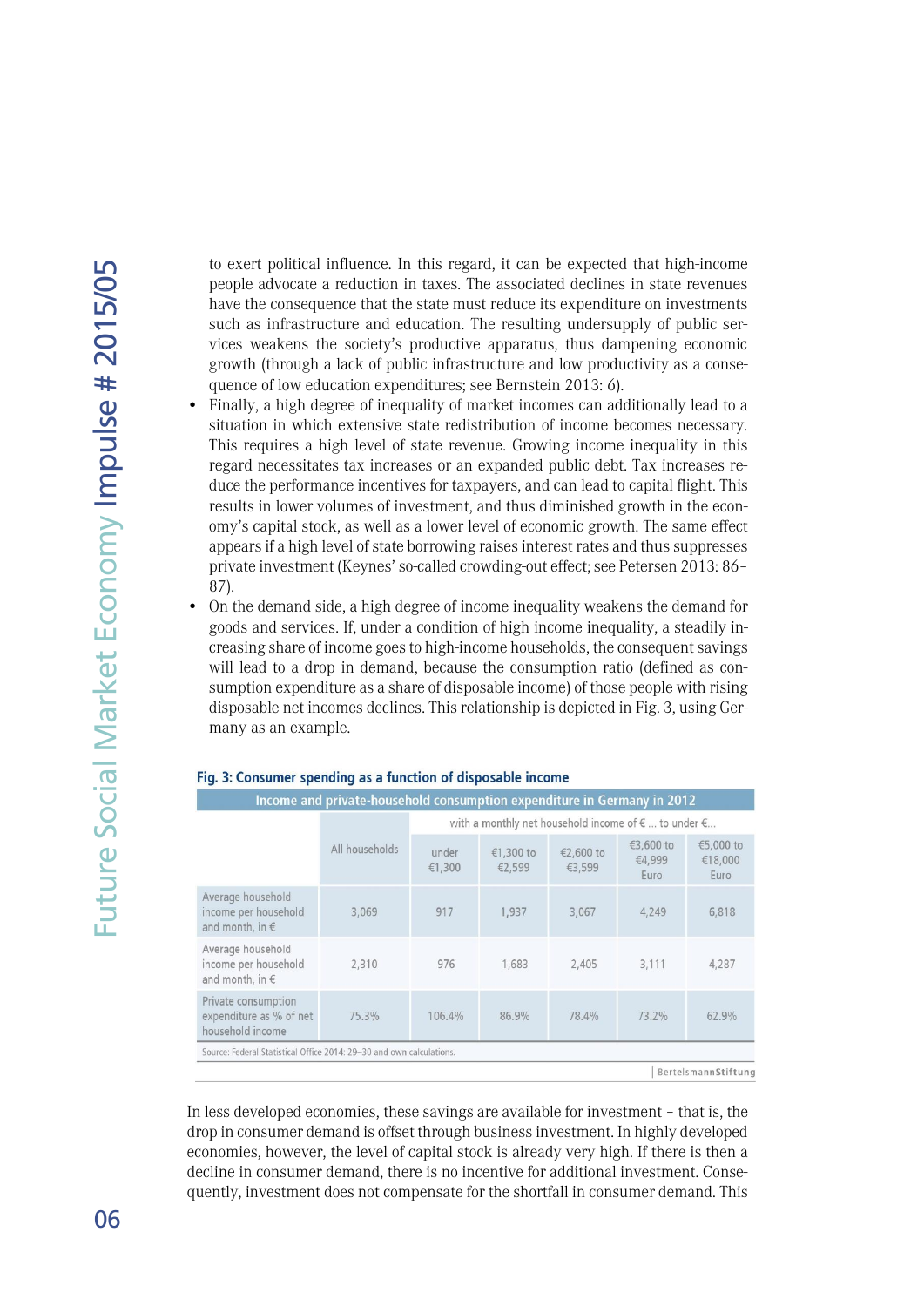relationship can also be illustrated using Germany as an example: There, the downward trend in consumer demand and the resulting decline in net investment have in sum resulted in an excess supply of savings. This has been true of Germany since about 2002, and also applied to the former West Germany in the middle to late 1980s (see Fig. 4). An oversupply of savings of this kind corresponds to weak consumption of domestically produced goods and services. However, if domestic businesses find that not all their produced goods and services are demanded, this reduces the incentive to increase production capabilities through further investment. Consequently, investment declines as a result of the weak domestic demand for goods. Thus growth in the economy's overall capital stock also weakens, along with long-term growth potential. In the medium term, this trend leads to stagnation or even economic contraction.

Countries such as Germany and Japan are currently counteracting this fundamental tendency toward stagnation primarily through export surpluses (the German financial surplus in Fig. 4, or net external lending/borrowing, corresponds to a German current-account surplus). However, this is not a sustainable solution, because if all developed economies pursued this strategy, a serious question arises with regard to who could receive the export surpluses.



#### Fig. 4: Savings, depreciation and gross capital formation in Germany 1970 - 2014

As a result, it can be stated that a high or increasing level of income inequality dampens future economic growth, weakening both the supply side (human capital and real capital) and the demand side.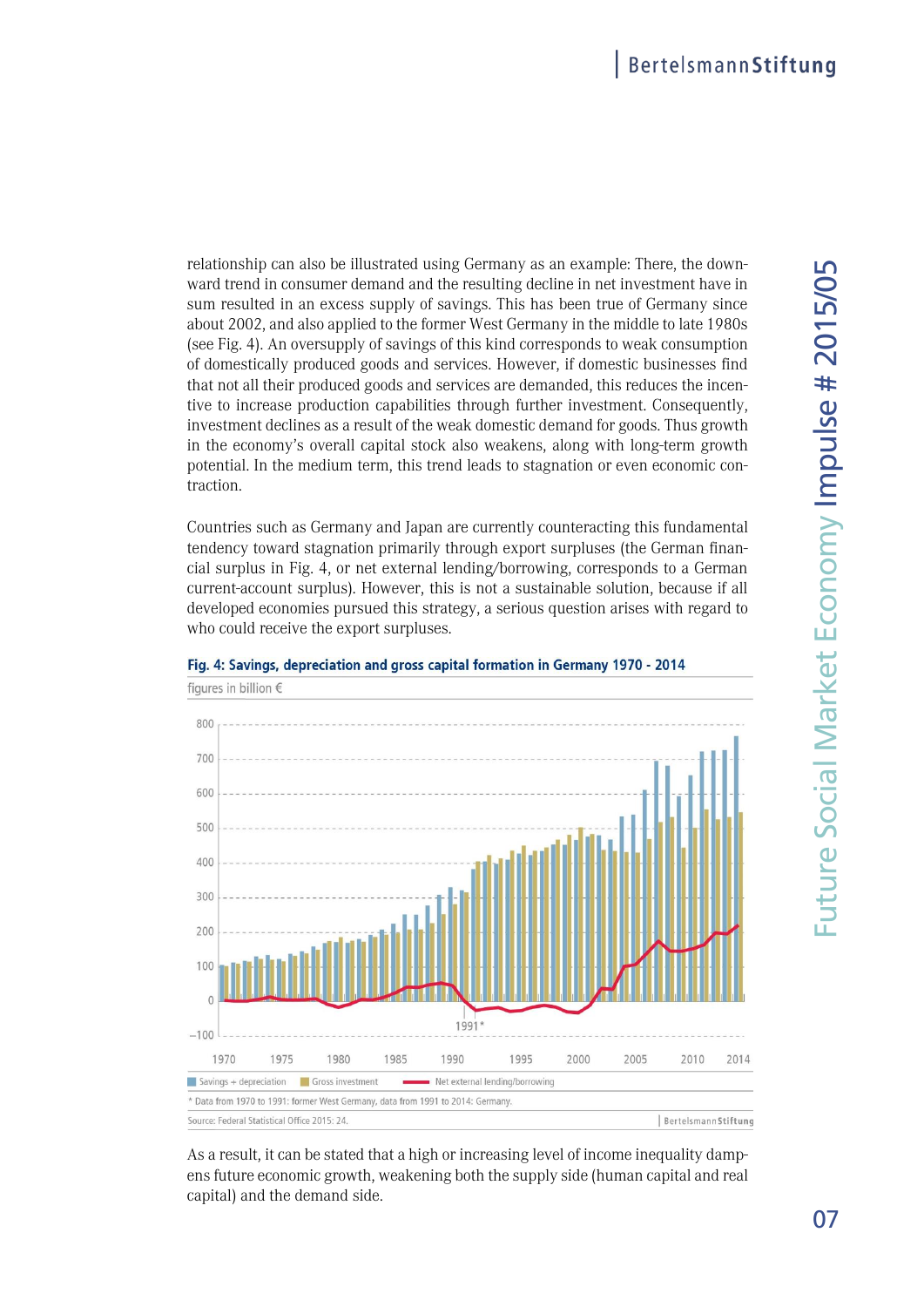The question of when this weakening – particularly the lack of demand for goods – leads to stagnation, in our opinion depends largely on the economy's GDP level.

- In less developed economies with a relatively small overall capital stock, a decline in consumer demand can be compensated for by companies' investment needs – thus, a stagnation with roots on the demand side is not a serious risk.
- In highly developed economies with a relatively large overall capital stock, a decline in consumer demand can no longer be compensated for through companies' investment needs. If the high savings rate then occurs in an aging and shrinking society such as Germany or Japan, there is a risk of demand-driven stagnation. Even in the United States, there is some evidence that the high degree of income inequality has reached the point at which growth-dampening effects have become predominant (as noted in the assessment by Standard & Poor's 2014: 4).

## 4. Assessment of the growth effects of income inequality in Germany

In light of the foregoing analysis and the literature, we conclude that the extent of income inequality in Germany has become a brake on growth, because the growthdampening effects are greater than the growth-promoting effects. The primary indicator for this thesis is the fact that savings have exceeded net investment for a number of years.

There is support for this assessment in the literature. For example, Brenke and Wagner are of the opinion that the unequal distribution of income has slowed economic growth in Germany since the early 2000s (see Brenke and Wagner 2013: 110). Calculations by the OECD also indicate a growth-dampening effect associated with income inequality in Germany. According to these calculations, the real per capita GDP in Germany grew by about 26 percent in Germany between 1990 and 2010. Had income inequality not increased during this period, the growth in real per capita GDP would have been six percentage points higher (see Cingano 2014: 18).

## 5. Economic-policy implications

Increases in income inequality, at a moderate level of income inequality, have a positive effect on economic growth. However, if a certain degree of income inequality is exceeded, income inequality has a negative impact on economic growth. The fact that a significant majority of recent studies conclude that an unequal distribution in the long run has perceptibly negative effects on economic growth (Baur, Colombier and Daguet 2015: 11) suggests that an increasing number of economies have reached a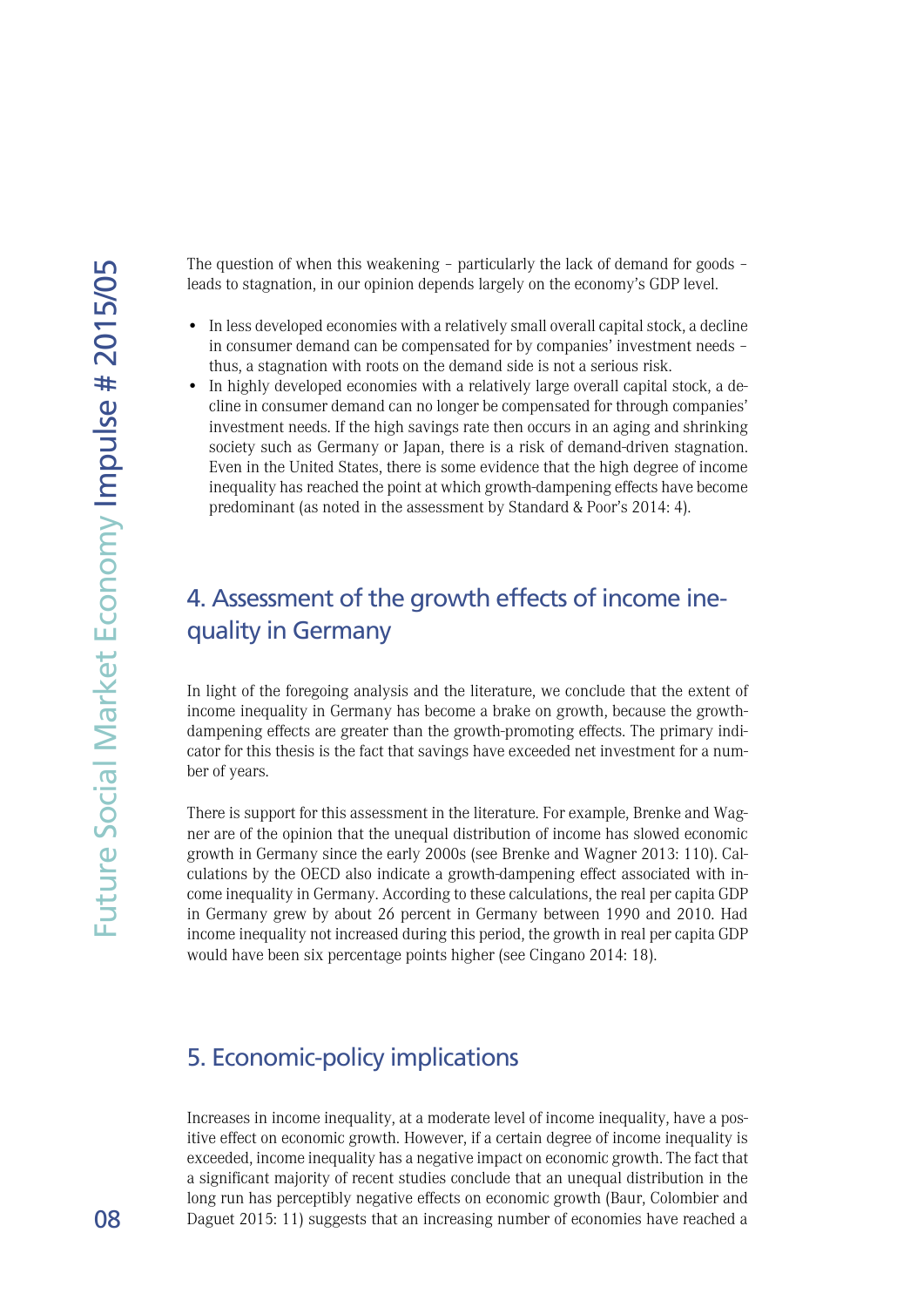level of inequality at which the wealth-dampening effects of inequality have begun to predominate. In this case, there is no fundamental contradiction between a state redistribution of income and economic growth.

Those designing any income redistribution policy, however, must bear in mind that the collection of state income can also have negative effects on economic growth, by reducing performance incentives for taxpayers (which affects labour and capital supply), and through the welfare and growth losses associated with tax collection (see Petersen 2010). In the specific design of state income-redistribution measures, it is therefore important to ensure that the negative growth effects of redistribution are not larger than the positive growth effects of the income redistribution (Berg and Ostry 2011a: 3, Berg and Ostry 2011b: 15).

In this regard, a reduction in income inequality should not be limited solely to pure redistribution through the tax-transfer system. A realignment of the supply-side policies of the last 30 years is also necessary. In many developed nations, demand-oriented economic policies were replaced in the late 1970s by a supply-side economics policy. At the heart of this economic policy orientation is an improvement in supplyside conditions for businesses through cost and tax reductions, an increase in flexibility within goods and labour markets, and the restriction of government activities to a few core tasks (see Adam 2014: 107).

Within the framework of this economic policy orientation, a redistribution of income to favor income from business activities is not an undesirable side effect, but rather an intended consequence, as an improvement in companies' income conditions is considered to be a prerequisite for increasing economic growth and creating new jobs (Adam 2104: 107). However, if the wealth-promoting effects of this income redistribution are no longer evident, there is also no longer any economic justification for the resulting differences in income. A modified supply-side policy then becomes necessary, in which a stronger and more capable state strengthens the forces of growth by expanding access to education, health care and other state infrastructural offerings for people with low incomes. This assumes a stable revenue base, in order that the expansion of state offerings does not lead to an increase in public debt.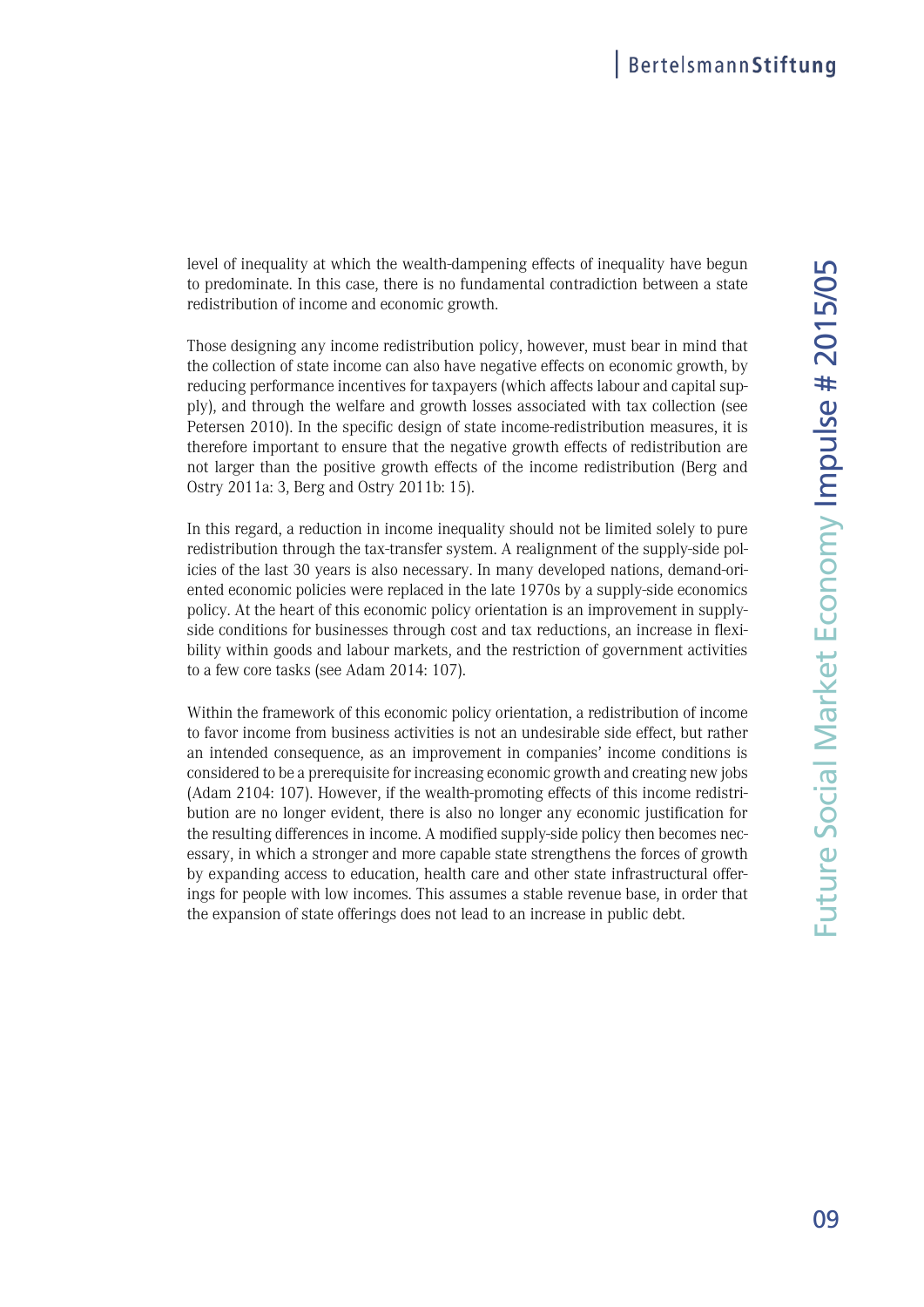### **References**

- Adam, H. "Die politische Ökonomie wachsender Ungleichverteilung der Einkommen." Wirtschaftsdienst 94 2014. 104–111.
- Barro, R. J. "Inequality and Growth in a Panel of Countries." Journal of Economic Growth 5 2000. 5–32.
- Baur, M., C. Colombier and S. Daguet. "Ungleiche Einkommensverteilung hemmt Wirtschaftswachstum." Die Volkswirtschaft – Das Magazin der Wirtschaftspolitik 1–2/2015. 8–11.
- Benhabib, J. "The Tradeoff Between Inequality and Growth." Annals of Economics and Finance 4 2003. 329–345.
- Berg, A. and J. D. Ostry. "Inequality and Unsustainable Growth: Two Sides of the same Coin?" IMF Staff Discussion Note 11/08. Washington, DC 2011a.
- Berg, A. and J. D. Ostry. "Equality and Efficiency is there a trade-off between the two or do they go hand in hand?". Finance and Development September 2011b. 12–15.
- Bernstein, J. The Impact of Inequality on Growth. Washington, DC 2013.
- Brenke, K. and G. G. Wagner. "Ungleiche Verteilung der Einkommen bremst das Wirtschaftswachstum." Wirtschaftsdienst 93 2013. 110–116.
- Cho, D., B. M. Kim and D.-E. Rhee. "Inequality and Growth: Nonlinear Evidence from Heterogeneous Panel Data." Korea Institute for International Economic Policy (KIEP) Working Paper 14–01. Seoul 2014.
- Cingano, F. "Trends in income inequality and its impact on economic growth." OECD Social, Employment and Migration Working Paper 163. Paris 2014.
- Cornia, G. A. and J. Court. "Inequality, Growth and Poverty in the Era of Liberalization and Globalization." Policy Brief 4 of the UNU World Institute for Development Economics Research (UNU/WIDER). Helsinki 2001.
- Forbes, K. J. "A Reassessment of the Relationship Between Inequality and Growth." The American Economic Review 90 2000. 869–887.
- Herzer, D. and S. Vollmer. "Inequality and growth: evidence from panel cointegration." Journal of Economic Inequality 10 2012. 489–503.
- Knell, M. "Einkommensungleichheit und Wachstum." Wirtschaft und Gesellschaft 24 1998. 443–474.
- Petersen, T. "Preis-, Mengen- und Wohlfahrtseffekte von Steuern und Subventionen." Das Wirtschaftsstudium 39 2010. 1606–1610.
- Petersen, T. Fit für die Prüfung: Makroökonomie Lernbuch. Konstanz/München 2013.
- Petersen, T. "Einkommensungleichheit und Wirtschaftswachstum." Das Wirtschaftsstudium 43 2014. 1194–1198.
- OECD. All on Board Making Inclusive Growth Happen. Paris 2014.
- Ostry, J. D., A. Berg, A. and C. G. Tsangarides. "Redistribution, Inequality, and Growth." IMF Staff Discussion Note 14/02. Washington 2014.
- Standard & Poor's. Economic Research: How Increasing Income Inequality Is Dampening U. S. Economic Growth, And Possible Ways To Change The Tide. New York 2014.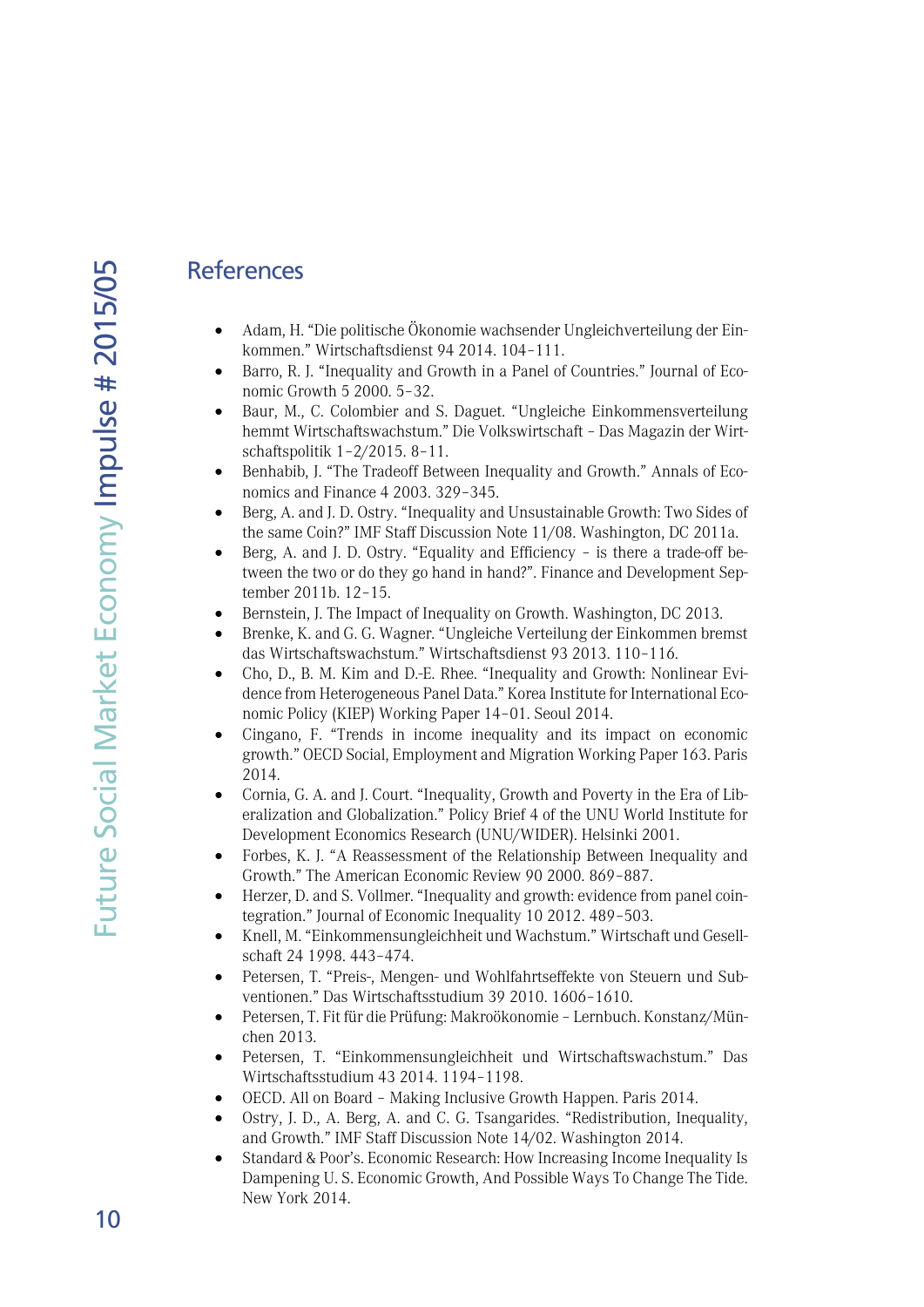- Statistisches Bundesamt. Fachserie 15 Reihe 1: Wirtschaftsrechnungen, lau- <sup>5</sup>fende Wirtschaftsrechnungen: Einnahmen und Ausgaben privater Haushalte (2012). Wiesbaden 2014.
- Statistisches Bundesamt. Fachserie 18 Reihe 1.5: Volkswirtschaftliche Gesamtrechnung: Inlandsproduktberechnung – Lange Reihen ab 1970 (2013). Wiesbaden 2015.
- United Nations (UN). Inequality Matters Report of the World Social Situation 2013. New York 2013.
- United Nations Development Programme (UNDP). Humanity Divided: Confronting Inequality in Developing Countries. New York 2013.